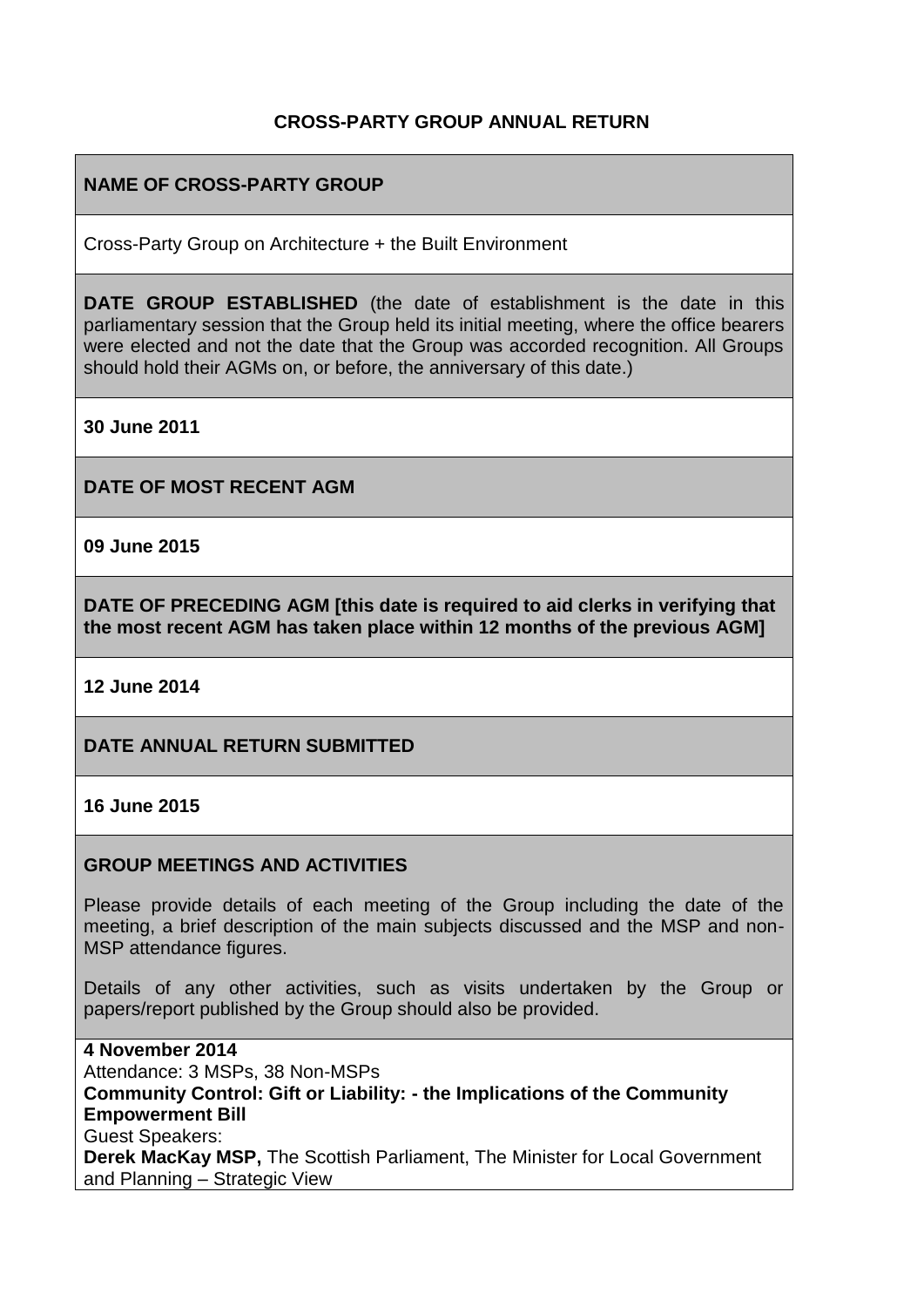**Stephanie-Anne Harris,** City of Edinburgh Council – Council View **Ian Menzies,** Locus Breadalbane (Aberfeldy Town Hall) – Community View **Peter Peacock,** Community Land Scotland – Organisation View

**9 December 2014** Attendance: 3 MSPs, 25 Non-MSPs **Housing – People – Places – Supply – Delivery** Guest Speakers: **Mike MacKenzie MSP,** The Scottish Parliament – Introduction to the Meeting Theme **Craig McLaren,** Royal Town Planning Institute – Planning for Housing **Archie Rintoul,** Vice Chair of RICS Scotland – Recommendations of the RICS Housing Commission **Calum Murray,** Director CCG Scotland Ltd – The Commonwealth Village – Successful Design and Placemaking in Action **4 February 2015** Attendance: 5 MSPs, 38 Non-MSPs **Reusing Scotland's Historic Buildings** Guest Speakers: **Euan Leitch,** Built Environment Forum Scotland – Introduction to the Meeting Theme **Gary Henney,** Project Manager, Kingsbarns Distillery – Investment for Transformation: Creating Commercially Sustainable Business **Kirsty Macari,** Senior Planning Officer, Angus Council – How Collaborative Regeneration Saved The Glengate Hall **Dugald Forbes**, Learning and Teaching Adviser, Schools for the Future – Locating the Future – Creating and Recreating Assets **21 April 2015**

Attendance: 2 MSPs, 33 Non-MSPs

**The Festival of Architecture 2016: Education, Community and Place-Making** Guest Speakers:

**Karen Cunningham,** Co-Director of the Festival – Introduction to the Meeting Theme

**Cathy McCulloch,** Director of the Children's Parliament – EcoCity **Karen Anderson,** Chair of Architecture and Design Scotland – What the Festival can Deliver at Community Level and how it could enhance Place-Making in Scotland

# **09 June 2015**

Attendance: 4 MSPs, 4 Non-MSPs **AGM** Re-election of office bearers

# **MSP MEMBERS OF THE GROUP**

Please provide names and party designation of all MSP members of the Group.

Linda Fabiani MSP – Scottish National Party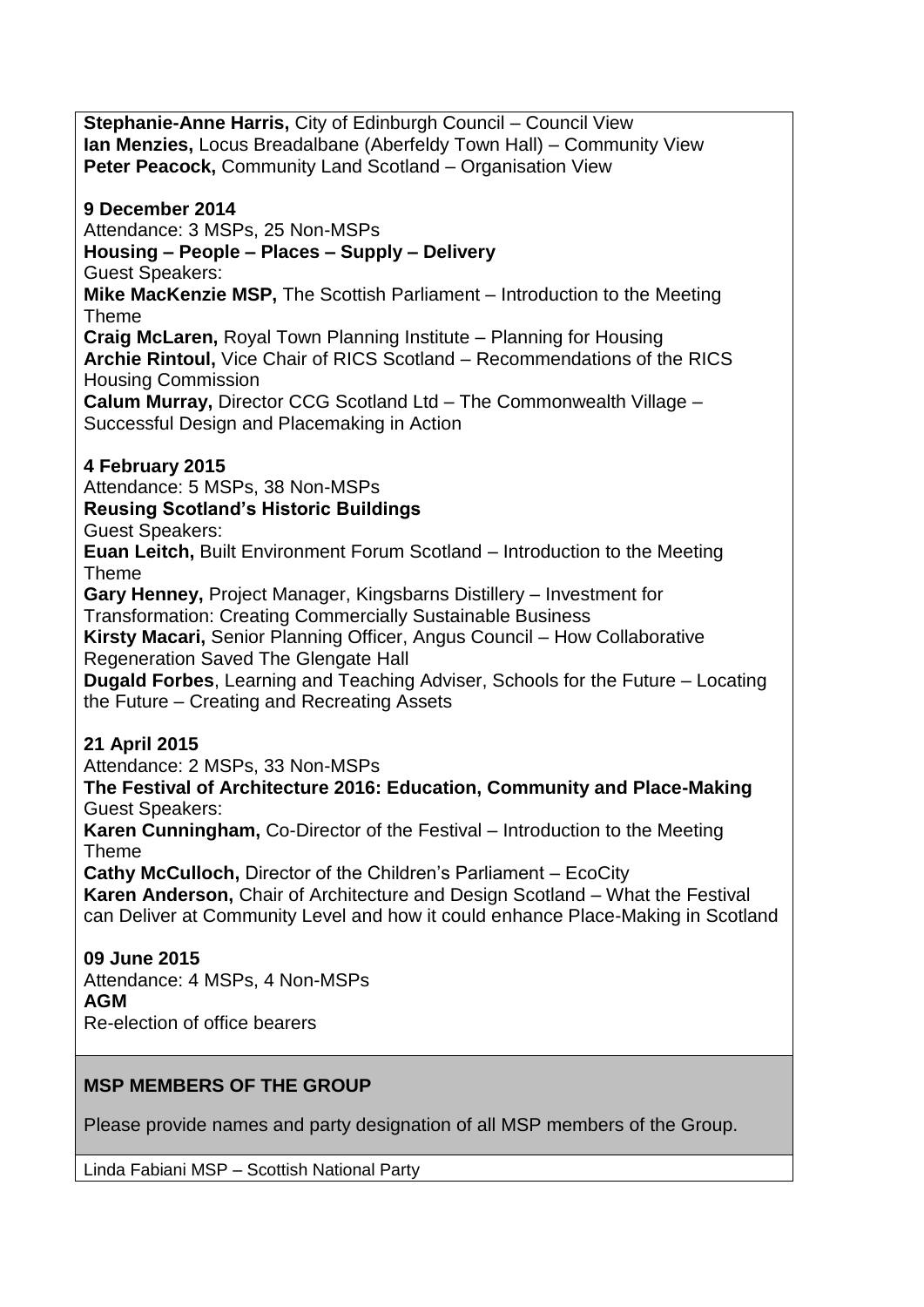| Patricia Ferguson MSP - Scottish Labour      |
|----------------------------------------------|
| Drew Smith MSP - Scottish Labour             |
| Mike MacKenzie MSP - Scottish National Party |
| Jean Urquhart MSP - Independant              |
| Tavish Scott MSP - Scottish Liberal Democrat |
| Annabel Goldie MSP - Scottish Conservatives  |
| Richard Simpson MSP - Scottish Labour        |

# **NON-MSP MEMBERS OF THE GROUP**

For organisational members please provide only the name of the organisation, it is not necessary to provide the name(s) of individuals who may represent the organisation at meetings of the Group.

| Individuals | David Adams           |
|-------------|-----------------------|
|             | lan Appleton          |
|             | Marjorie Appleton     |
|             | Neil Baxter           |
|             | Kate Byre             |
|             | Jocelyn Cunliffe      |
|             | Christopher Dingwall  |
|             | Malcolm Fraser        |
|             | Julia Frost           |
|             | Jack Hugh             |
|             | <b>Patrick Lally</b>  |
|             | Euan Leitch           |
|             | Les Hutt              |
|             | Ingval Maxwell        |
|             | Craig McLaren         |
|             | Andy Milne            |
|             | Paul Morsley          |
|             | Hamish Neilson        |
|             | Ann Packard           |
|             | John Pelan            |
|             | Iain Connelly         |
|             | <b>Alistair Scott</b> |
|             |                       |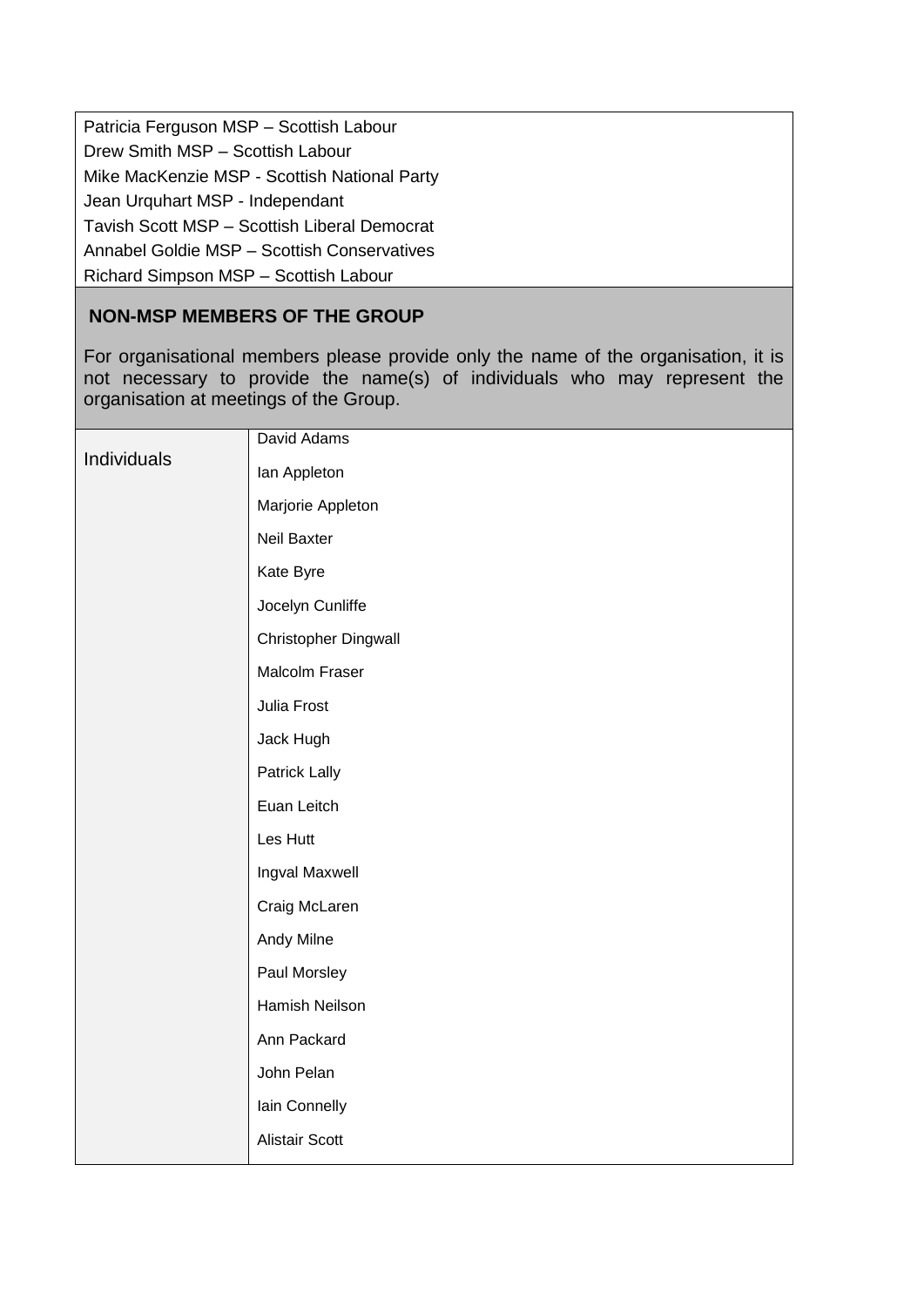| Willie Watt                                   |
|-----------------------------------------------|
| Peter Riddoch                                 |
| Dennis Rodwell                                |
| Robin Turner                                  |
| lan Wall                                      |
| <b>Marion Williams</b>                        |
| Nick Allan                                    |
| <b>Colliers Intl Pty</b>                      |
| D P Thompson                                  |
| Perth & Kinross Council                       |
| City of Edinburgh Council                     |
| Royal Incorporation of Architects in Scotland |
| RTPI in Scotland                              |
| Architecture + Design Scotland                |
| <b>Built Environment Forum Scotland</b>       |
| Landscape Institute Scotland                  |
| Council for Scottish Archaeology              |
| Planning Aid for Scotland                     |
| Homes for Scotland                            |
| Royal Institute of Chartered Surveyors        |
| <b>Smith Scott Mullan Associates</b>          |
|                                               |

# **GROUP OFFICE BEARERS**

Please provide names for all office bearers. The minimum requirement is that two of the office bearers are MSPs and one of these is Convener – beyond this it is a matter for the Group to decide upon the office bearers it wishes to have. It is permissible to have more than one individual elected to each office, for example, coconveners or multiple deputy conveners.

| Convener               | Linda Fabiani MSP     |
|------------------------|-----------------------|
| <b>Deputy Convener</b> | <b>Drew Smith MSP</b> |
| Secretary              | Eugene Mullan RIAS    |